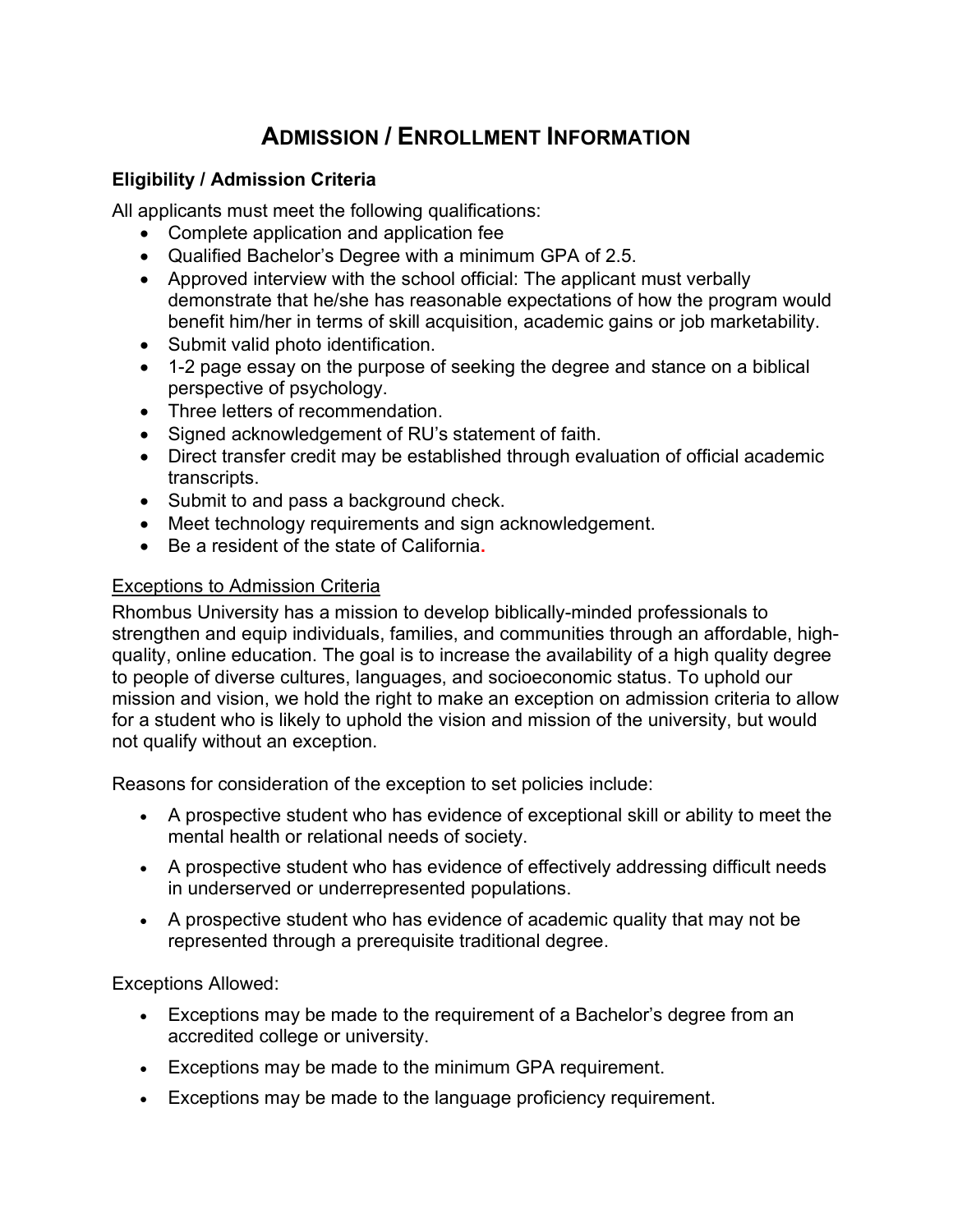Characteristics Considered for Approval or Denial:

- The type and extent of the evidence provided.
- The personal or professional skills and abilities of the prospective student.
- External testimony of the skills or ability of the prospective student.
- The likelihood of the student succeeding in and benefiting from the degree.
- The likelihood of the student utilizing the degree to accomplish the mission and vision of the University.

If an exception is not initially granted, an appeal is allowed for reconsideration by emailing an explanation to the CAO at gorhombus@gmail.com at which time the student may present further evidence.

## Non-Degree Seeking Students

Rhombus University allows for students to enroll and take licensure specific courses without seeking the full degree. This is typically for supporting graduates from other states in seeking licensure in California. The application process and admission criteria are very similar, although students taking classes without pursuing a degree, may submit a conferred Master's degree rather than a Bachelor's degree if applicable. In addition, the following admission criteria may be waived: Essay on the purpose of seeking the degree, 3 letters of recommendation, membership of CAMFT for Ebsco access may be waived depending on the courses needed - Background check may be waived if prospective students has documentation of completing a background check with CA BBS

# Procedures for Enrollment

#### Application for Admission

Prospective students applying for admission to Rhombus University's (RU) programs begin the admission process by submitting an application along with the application and background check fee.

As a prospective student, you are encouraged to review this catalog as well as the School Performance Fact Sheet, which must be provided to you prior to signing an enrollment agreement. An application which is later verified to contain incomplete, false, or misleading information may be grounds for dismissal. If students are not able to understand the terms and conditions of the enrollment agreement, they may request a separate meeting with a Rhombus representative. During this meeting, the Rhombus representative will email a Zoom link to live stream and discuss the difficulty further, to discover and mitigate the confusion.

RU's admissions representative will advise students regarding the documents required in order to be accepted and begin a program of study. All required documents must be submitted to the school prior to the program start date. Students must complete the admissions process and be accepted and enrolled before beginning the first class.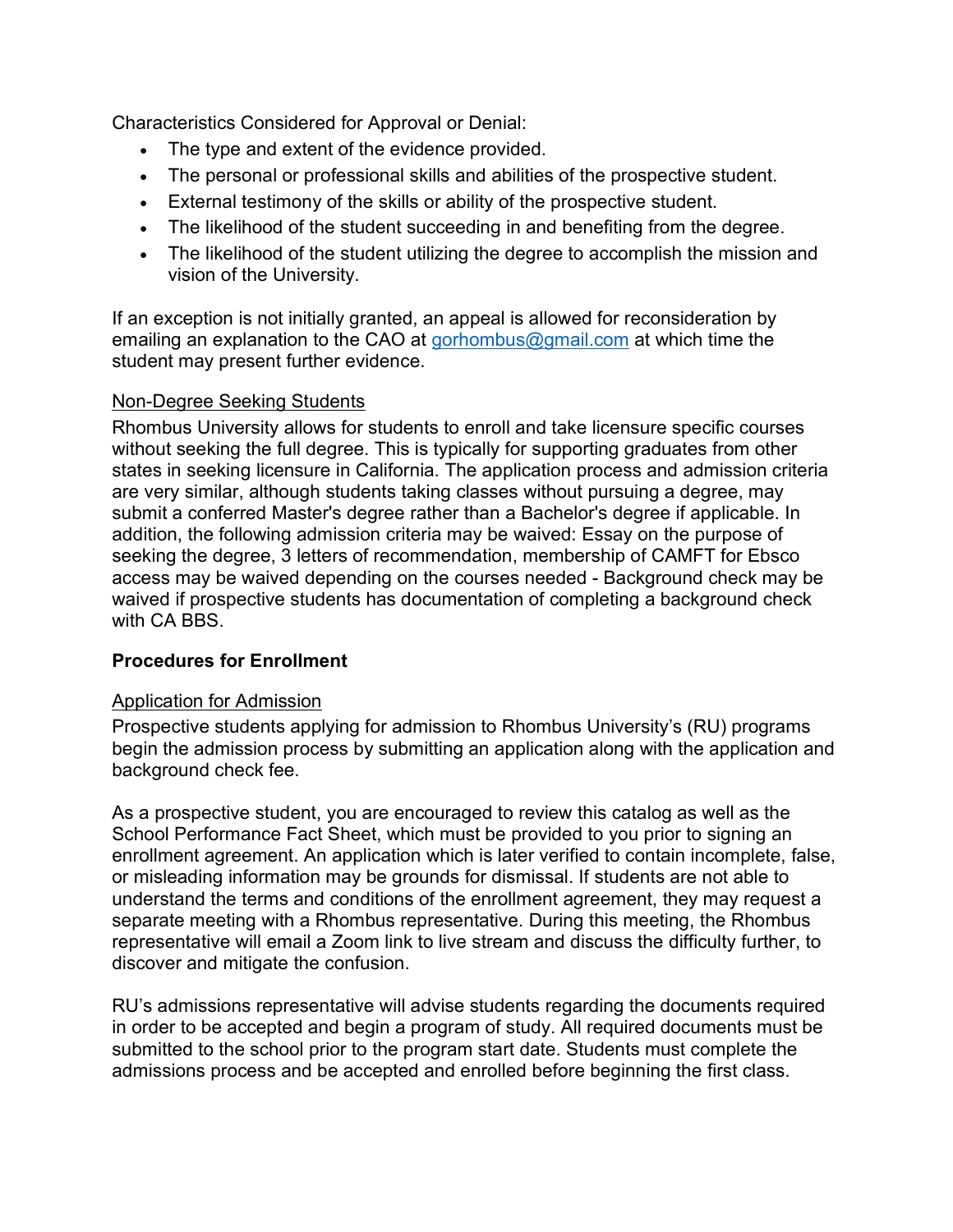The applicant initially meets with an admissions representative to discuss career opportunities and the process of enrollment. The notification of admission acceptance or denial will be emailed to the prospective student's email on file.

#### Admissions Policy for Applicants with Felony Convictions

Rhombus University cautions applicants with felony convictions to carefully consider before applying. The University does not believe that students should make a substantial investment of time, money, and potential debt if the ability to secure employment in the field of training is unlikely. The Master of Arts in Counseling Psychology likely leads to counseling jobs and licenses which may have strict regulation on past felonies. It is possible to complete your degree and not be able to be licensed or hired at the discretion of other government and employment agencies. If you have a felony conviction, please disclose that information to your Admissions Counselor for further assistance.

## Identity Verification Policy

Applicants submit photo ID to Rhombus University through scanning and emailing it. This will be available for admission staff to use for verification purposes during the live 'Zoom' interview. Populi is used for submission of all assignments and monitors IP verification and tracking as an integrated feature of the LMS. RU administration can review all activity of students and verify IP addresses as well as the location of log-in. Rhombus uses the ProctorFree Secure Web Browser to detect and prevent cheating during all exams, ensure the identity of the student completing the assessments, and to protect student privacy. The proctoring software captures the content on the student's ID along with their photo to verify their identity by matching the IP address to photo and identity verification.

# Criminal Background-Check Policy

Applicants agree to participate in a volunteer background-check and understand that the results may deter an approval status. Rhombus University reserves the right to disqualify an application due to past convictions and will carefully consider relevant information included by the prospective student. Though many factors are considered during admission, as a policy, the University does not disclose the reason for denial. Background-check fee will be assessed as part of the Admissions interview process.

#### Entrance Exam

Following acceptance into the program and before courses begin, the student will take an Entrance Exam. The Entrance Exam is used for tracking progress of learning by comparing the entrance exam score with the exit exam score received upon graduation. The entrance exam is a requirement for admission before being enrolled into courses and yet is not used as a factor of approval or denial.

#### English Language Proficiency

English is the primary language of instruction at RU. If English is a second language, the student is required to take and receive a minimum total score of 60 on the paper-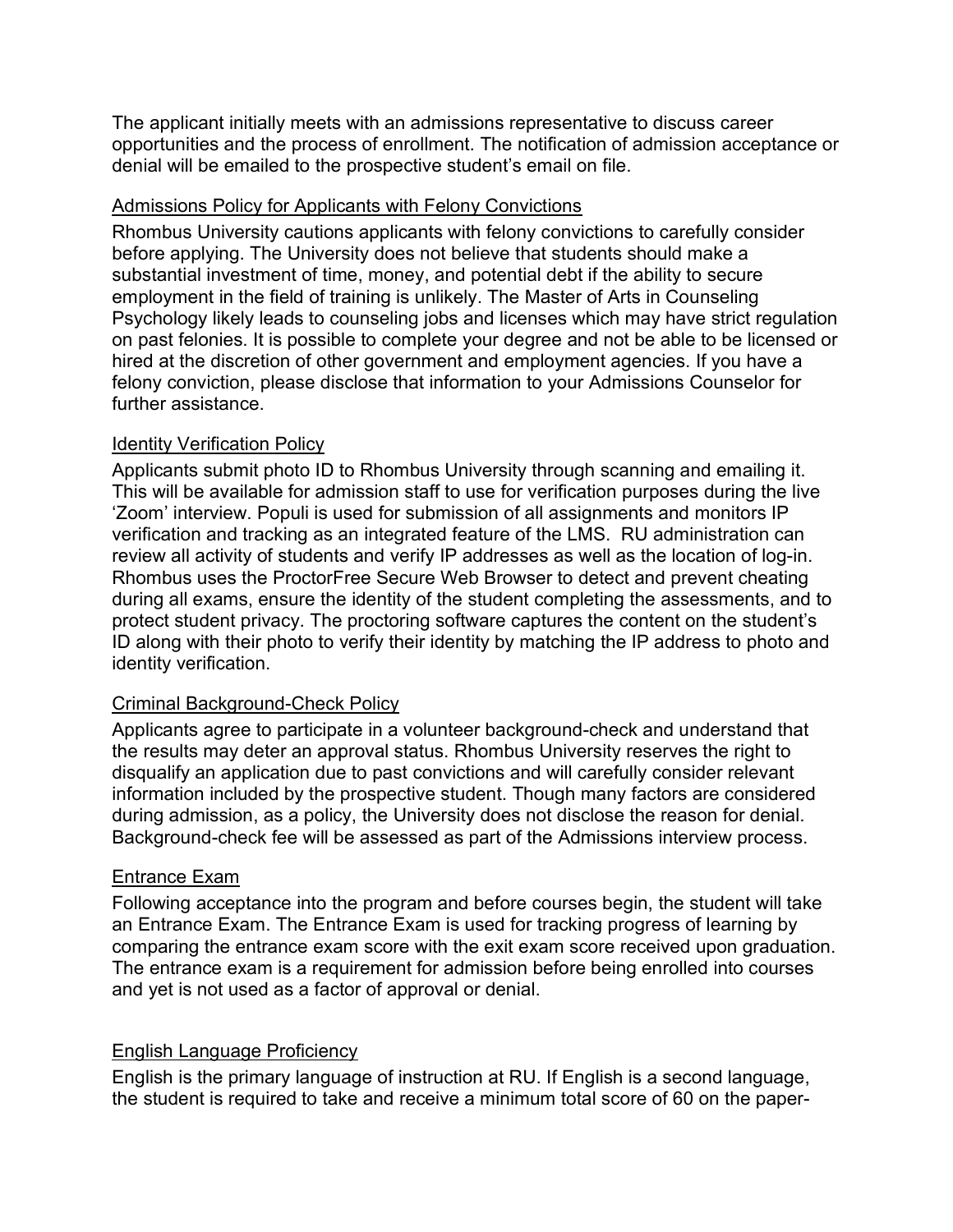delivered Test of English as a Foreign Language (TOEFL PBT), or 71 on the Internet Based Test (iBT); 6.5 on the International English Language Test (IELTS); 50 on the Pearson Test of English Academic Score Report; 100 on the Duolingo English Test; or 55 on the 4-skill Michigan English Test (MET), or 650/LP on the Michigan Examination for the Certificate of Competency in English (ECCE), or 650/LP on the Michigan Examination for the Certificate of Proficiency in English (ECPE). One of these exams must have been taken not more than two years prior to the date of the application in order to determine a student's eligibility and success in the program.

Applicants are exempt from English language proficiency assessment when any one of the following is true:

• The applicant holds an undergraduate or graduate degree from an American college or university deemed acceptable by RU.

Students may also petition to demonstrate their English proficiency by submitting previous academic written work or other forms of documentation, which will be reviewed by admissions. RU reserves the right to make the final determination in such cases. RU does not have English language services but may refer students to outside agencies for help if needed.

#### Admissions Status

A student is granted Admitted status by RU after all documents have been received, the applicant's admission file has been reviewed and approved, all admission requirements have been met, and the student has been officially notified by letter or email.

#### Official Diploma/Transcript

An applicant must submit an official Bachelor's transcript with degree posted and (if applicable) all other official transcripts reflecting postsecondary work taken at other institutions.

#### Foreign Transcripts

RU recommends that all academic records from countries other than the United States be evaluated by a nationally-acknowledged evaluation service approved by RU. Please see an admissions representative for a list of approved services.

#### Technology Requirements

- Electronic Device with audio and camera capabilities, and internet accessibility
- High Speed Internet
- Software: PowerPoint, Word (or similar product)

Rhombus University is an online university and therefore a minimum level of available technology is required to be successful. Before admission, students are required to have an electronic device that allows them to access Populi and use mainstream software such as, Zoom, PowerPoint, Word, or similar products for turning in written assignments. Students also need to have access to high speed internet, a webcam, and headset or appropriate microphone and speaker system that allows them to interactively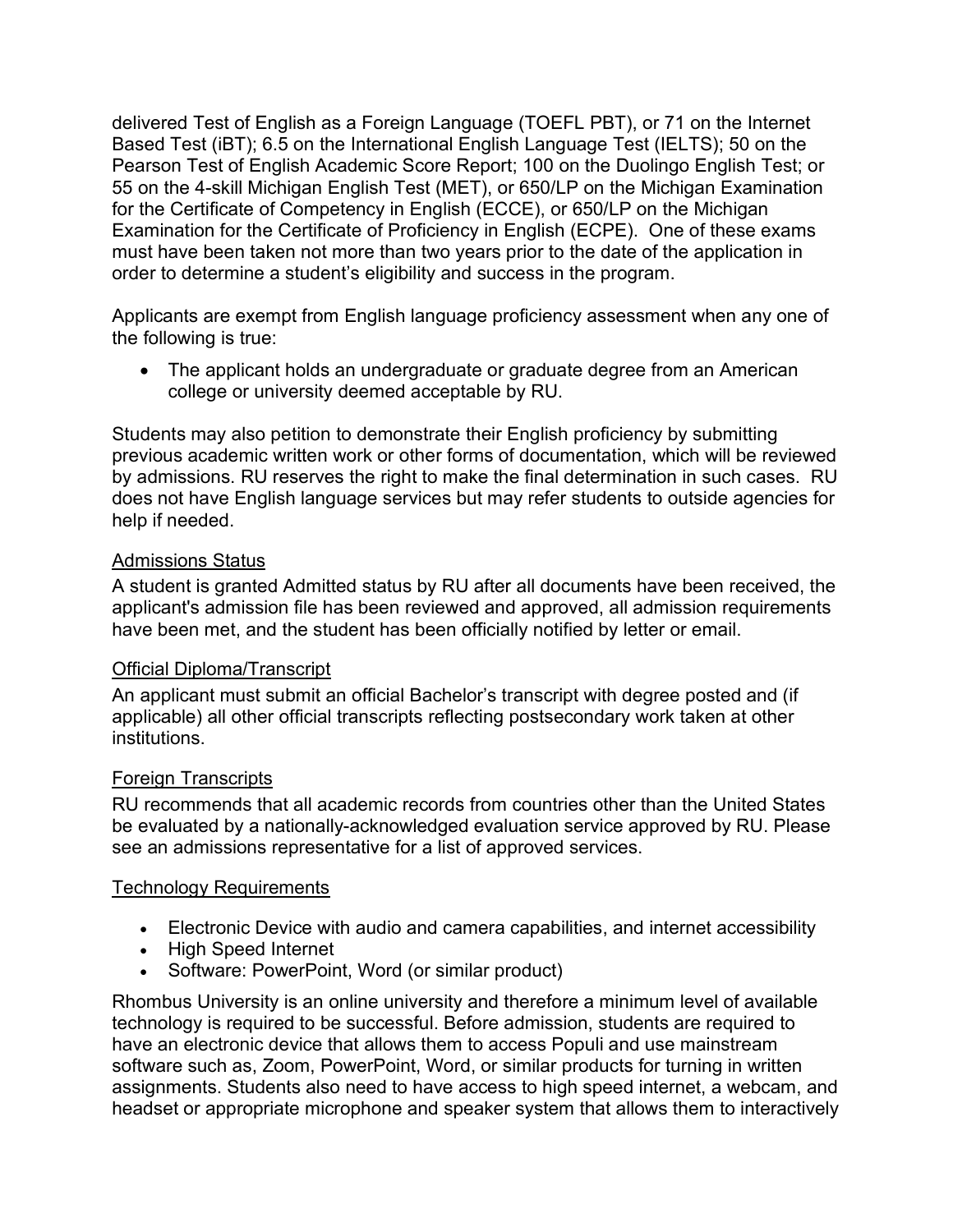participate in weekly live classes. If exceptions are made, a reason for inability to comply and an appropriate alternative must be agreed upon by student and RU administration. Applicants must sign an acknowledgment of agreement and compliance before being admitted.

Each student must go through an online orientation before beginning classes that teaches them to use all necessary technology. An administrative person is always available upon request to meet via Zoom to share screens and teach students to use the products well before beginning classes. The last half of the weekly live class is also a time in which students can ask questions concerning accessing and using technology and completing assignments.

## Assessment for Admission

The school retains the right to accept or reject an applicant based on the applicant's character reference, scholastic status and/or financial status. Rhombus University has a policy to not disclose the reason for rejection. Presuming all requirements and standards of admissions are met and the applicant is motivated and prepared to make the financial and personal commitment toward his/her chosen training program, an enrollment agreement between the school and the applicant may be signed, the first payment may be made (prior to the first day of class, unless other arrangements are made, the student is required to pay in full: the registration fee, cost of books & equipment, and the first tuition payment) and a start date may be set.

## International Students and Visas

RU is not approved to grant international student visas at this time. Students may choose to complete the degree online from another country.

# **Orientation**

Each new student must complete the online student orientation before enrolling in the first courses. The purpose of orientation will be to review and explain:

- The vision of Rhombus University
- The learning management system and typical process for attendance and submitting assignments
- Student's responsibilities during the academic process
- The services provided by the school
- Road to licensure and/or other alternative certifications
- The conduct expected of RU students and graduates in their fields of study
- Procedures for grievances and contact options

# Withdrawal/Drop Policy

Any student who wishes to withdraw from the program should first submit in writing a letter to RU, noting the reason for withdrawal. Any student who does not enroll for two consecutive trimesters will be automatically dropped from the degree program and will need to re-enroll if later wishing to continue the degree program.